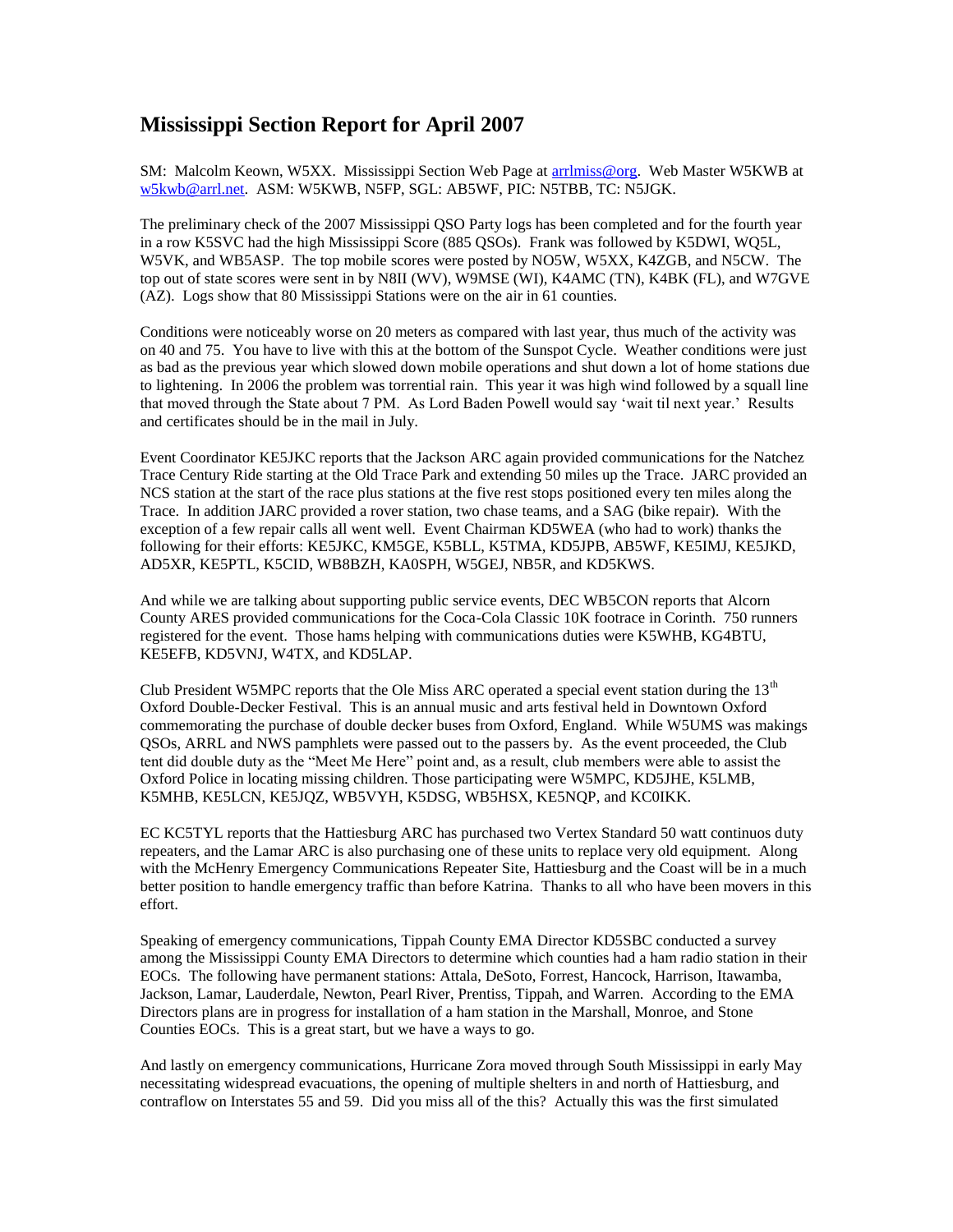major exercise conducted by MEMA in the new State EOC in Rankin County. State RACES Officer AB5WF reports that ham stations at nine EOCs in South Mississippi were activated to provide backup communications between MEMA and the EOCs. VHF linking worked very well. HF was OK, but time of day and QRN were sometimes a problem. Thanks to all to have contributed to the construction and activation of the VHF Linking System in South Mississippi!

After many years of service as Section Traffic Manager, N5FP has retired due to health considerations. Thanks for your efforts, Lee! KB5RCJ will be taking over on a temporary basis.

Welcome to new Mississippi hams: KE5NNH, Lowell – Southaven; KE5NNI, Ann – Holly Springs; KE5NOS, Joel – West Point; KE5NOT, Terry – West Point; KE5NOU, Justin – West Point; KE5NOY, Jonathan – Blue Mountain; KE5NQO, Harry – Oxford; KE5NQP, Michael – Oxford; KE5NRI, Steve, - Natchez; KE5NSC, Brandy – Lumberton; KE5NSD, Dennis – Perkinston; KE5NSE, Doores – Perkinston; KE5NSF, Gary – Wiggins; KE5NSG, Herbert – Perkinston; KE5NSH, Isaac – Perkinston; KE5NSI, Fritz – Perkinston; KE5NSK, Robert – Perkinston; KE5NSO, Ronald – Clinton; KE5NSP, Thomas – Monticello; KE5NVK, Michael – Monticello; KE5NWC, Wade – Bay St. Louis; KE5NXJ, William – Wiggins; KE5NXK, Donald – Wiggins; KE5NXS, Hollins – Leakesville; KE5NYO, Dee – Perkinston; and KE5NZU, Kevin – Belmont.

In addition, welcome to K5WLP as EC for Sunflower County.

Also welcome to new ARRL Members: AE5I – Jackson; KB5IBT – Florence; KD5IEI – Nesbit; KE5IMG – Brandon; KE5JQZ – New Albany; N5LYO – Florence; KC5MA – Coldwater; KE5MDF – Kosciusko; KE5MXY – Olive Branch; KE5NBE – Columbus; KB5NNG – Moss Point; KE5NQP – Oxford; KE5NSK – Perkinston. Of the 71 ARRL Sections, Mississippi led the pack with an 11.6% increase in membership in the past year. GREAT! No other section had a double-digit increase.

Congratulations to the following on their upgrades: KE5AID – Steens; KE5AIH – Columbus; KB5CSQ – Gulfport; KD5DHO – Houston; KE5ELT – Biloxi; KC5HCB – Amory; KE5HBE – Starkville; WB5HVX – Perkinston; KB5IBT – Florence; KE5IMH – Pearl; N5IMP – Walls; KE5JGU – Amory; KD5JII – Natchez; KE5JIX – Nesbit; KE5JKC – Clinton; KE5JXT – Tupelo; KE5JXU – Tupelo; KC5KLL – Olive Branch; KE5KTR – Greenville; KE5KTU – Bolton; KE5LFO – Gulfport; KD5LQJ – Ridgeland; K6LSU – Jayess; KE5MAS – Booneville; KC5MNM – Lumberton; KE5MOR – Booneville; KE5MOZ – Vancleave; KE5MXC – Oxford; KE5NBE – Columbus; KD5NRJ – Tutwiler; KD5OTY – Magee; N5PPR – Centreville; KD5RZQ – West Point; W5TAG – Ridgeland; WA5TBG – Gulfport; KD5TDO – Columbus; KD5THW – Columbus; N5TZE – Houston; KD5WCN – Vicksburg; N5WDG – Madison; N5VEZ – Houston; N5YAB – Wiggins; KC5YAI – Booneville; KD5YCP – Houston; KB5YEE – Vicksburg; and KD5YTC – Columbus.

Also congratulations to Union County EC W5LMW who completed IS 100/200/700/800.

DEC/EC Monthly Reports: WB5CON (NE MS), KD5CQJ (Jackson), KC5EAK (Pearl River), KD5GWM (Lauderdale), WB5GUD (Newton), N5TBB (Tippah), KC5TYL (Lamar), N5UDK (Stone), and K5WSY (Tishomingo).

Club Newsletter/Reports: Hattiesburg ARC (AC5E), Jackson ARC (K5VU), Ole Miss ARC (W5MPC), and Vicksburg ARC (W5WAF).

PIC Report: N5TBB

Regret to report the passing of W5DQK of Brookhaven, WB5GFM of Clinton, KB5YKU of Vicksburg, and KC5OJS of Meridian

Net reports: sessions/QNI/QTC (Net Manager)